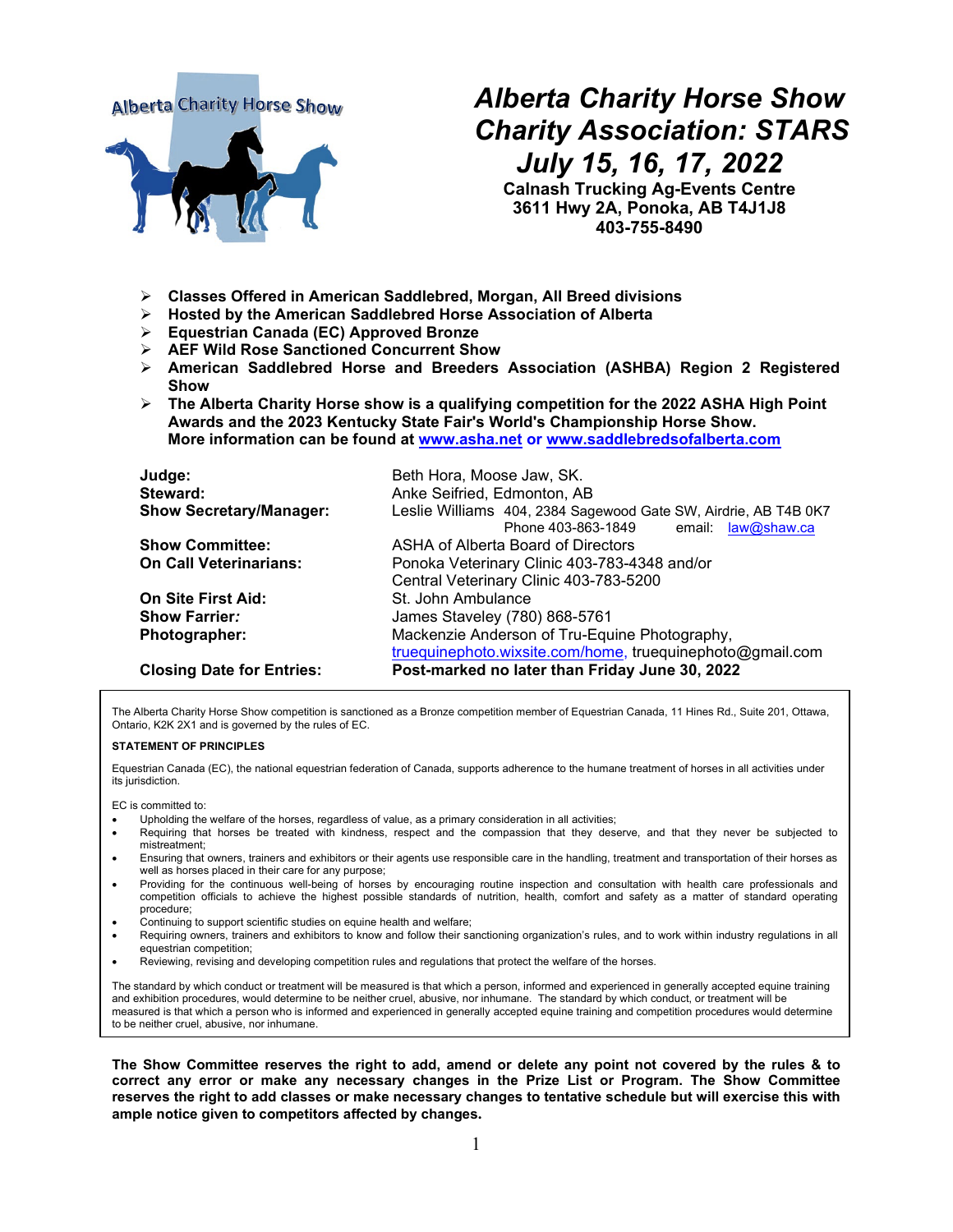# **COVID PROTOCOLS**

The Alberta Charity Horse Show is committed to ensuring measures are in place to provide an enjoyable, secure and safe experience for everyone as we navigate the regulations to reduce risks related to COVID. Our expectation is that our Participants will review and comply with local guidelines and restrictions that may be in effect for physical distancing, masks in public and other COVID protocols. The rules seem to be ever changing, but it is our expectation that everyone will remain flexible, kind, and appreciative of the evolving landscape. The following measures will be in place specific to the Alberta Charity Horse Show to meet equestrian event guidance and the Calnash facility Covid-19 mitigation plan:

- 1. Government of Alberta Provincial COVID-19 guidance available at the time that the event is held will be followed by all equestrian participants.
- 2. All event participants, including staff, riders, judge, guardians, owners, riders, etc. must complete a daily symptom check prior to arrival to the venue.
- Individuals with COVID symptoms must not come to the venue/event, and must follow provincial requirements to isolate
- 4. In the event that any participant is denied participation in the event due to isolation (e.g., known exposure to COVID-19 positive individual, positive COVID test in last 14 days or travelled out of country in last 14 days) or exhibiting symptoms of COVID-19, the Show Committee has a support plan which includes reimbursement of all entry fees, with the exception of the small office fee to the owner.
- 5. Hand sanitizer will be available at the show office and in high use traffic areas. Participants are expected to have their own personal hand sanitizer.
- 6. All participants are reminded to use their own equipment. Any sharing of equipment should include disinfection prior to next use.
- 7. Participants should complete hand hygiene before and after completing an equestrian activity.
- 8. **RAPID RESPONSE PLAN**: If a participant/staff becomes ill during an event, they will immediately isolate from all other persons. The symptomatic individual will be required to complete hand hygiene and must be masked. They will be required to vacate the premises as soon as possible.

#### **SPONSORSHIPS**

\*\* Without the support of our sponsors, our shows would not be possible. ASHA of Alberta has a variety of sponsorship packages. Please consider supporting this horse show through sponsorship with our club. Any contribution would be appreciated. Please contact Kimberly Epp @ kimberlyepp@gmail.com

#### **RULES AND REGULATIONS**

1. Per Article A801, every entry at an EC-sanctioned competition shall constitute an agreement by the person responsible that the owner, lessee, trainer, manager, agent, coach, driver or rider and horse shall be subject to EC constitution and all rules of EC and any additional rules set by the competition. It is the responsibility of all

individuals participating in the EC-sanctioned competitions to be knowledgeable regarding the EC constitution and the applicable rules of the EC and the additional rules, if any, imposed by the competition. Do not participate in this ECsanctioned competition in any capacity if you do not consent to be bound by the constitution and rules of EC and any additional rules imposed by the competition.

2. Per Article A602.2 Every class offered herein is covered by the rules and specifications of the current rules of EC and will be held and judged in accordance with the EC Rule Book

#### 3. VACCINATIONS

All horses entered in any class at a competition must have met the requirements of Article A519, Vaccinations. See Rules of Equestrian Canada, Section A, General Regulations, Article A519, Vaccinations." (A602.8)

As per EC ARTICLE A519: All horses attending Equestrian Canada sanctioned competitions must have been administered Equine Influenza and Equine Herpes Virus (1&4) vaccinations within 6 months (+21 days grace period) before arrival at the event. No horse shall receive vaccination within 7 days prior to arrival at the event. Horses not in compliance with this rule will be asked to leave event site by Competition Management.

The frequency of vaccine administration should be as<br>recommended by the vaccine manufacturer or vaccine manufacturer or veterinarian. It is recommended that vaccines be administered by or under the direction of a veterinarian. Competition management requires supporting documentation confirming a horse's compliance with mandatory vaccination requirements.

If administered by a veterinarian, the veterinarian will provide documentation to the Person Responsible. If the veterinarian did not administer the vaccine, the Person Responsible will provide:

- the horse's name
- a receipt copy of the vaccine purchase
- name of the vaccine with serial number and expiration date
- the date administered
- a signature confirming all information is true and correct.

In the case of a horse that is unable to receive either of the vaccines, a letter from a veterinarian on official letterhead must be provided with the entry form, stating the horse cannot be vaccinated due to medical concerns. At the discretion of competition management, a log of the horse's temperature prior to arrival at the event site or during the event can be requested.

- 4. **Calling of classes is a courtesy only.** Competitors failing check-in at the hitching ring may have their animals excluded from their class.
- 5. Any classes, of the same division, may be cancelled or combined at the discretion of the show committee. Entrants shall be notified. All changes will be posted at the show office. Additions to class lists may be considered by the Show Committee.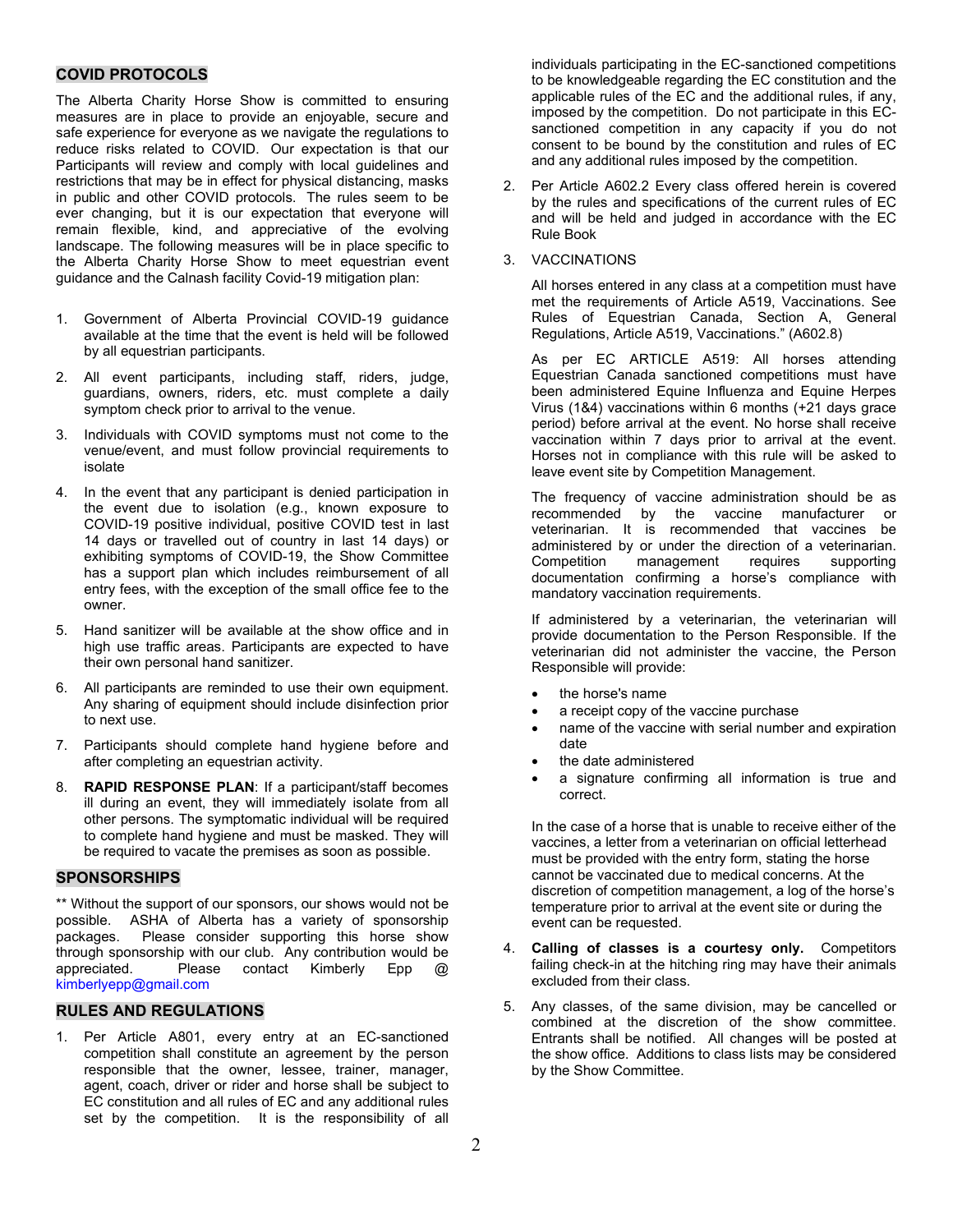- 6. **Gate holds** are allowed at the discretion of the Show Committee and must be requested through the Hitching Ring personnel or Show Office well before the class (preferably before the session starts). The show committee will make every effort to accommodate tack changes and time restriction will be 3 minutes. Tack changes to be completed in the hitching area.
- 7. Upon any act of discourtesy or disobedience to the officials on the part of the owner, groom, rider or driver, the owner may forfeit his/her entry fee and such action will be reported to the EC. The show committee reserves the right to remove any person or horse from the show without being liable for compensation.
- 8. Should any dispute or question arise, not provided for in the rules, it shall be referred to the show committee.
- 9. Grooms and attendants are to appear in the ring neat, clean and suitably attired.
- 10. No person other than officials, steward and attendants on duty may enter the show ring without permission of the steward or show secretary.
- 11. The Judge's decision is final in all classes. No one will approach the Judge with regard to a decision unless he/she first obtains permission from the Show Committee or Steward who shall arrange an appointment with the Judge at a proper time and place. No person may enter the space set apart for the Judge or hold communication with the Judge or examining Veterinarian without permission.
- 12. To be "shown and judged" in a class, an animal must perform the prescribed routine and must remain in the ring until excused by the judge.
- 13. SAFETY REGULATION: EC Article A905.2 states that "Junior competitors must wear properly fitted, approved protective headgear, with the safety harness correctly secured, at all times while mounted or riding on a horsedrawn vehicle on the competition or event grounds. Approved headgear must be certified by SEI or the American Society for Testing Material (ASTM) or the British Standards Institution (BSI/BS EC) standard." At present, if the junior is competing in a discipline or breed whose rules specify other headgear (e.g., western hats or derbies) those rules supersede the above rule. However, almost all breeds and disciplines do allow protective headgear with no penalty, and we urge their members to put safety ahead of tradition and adopt the new rule.
- 14. Calnash Ag Event Information for facility use:
	- Garbage cans are to be used do not leave garbage in stalls or dressing rooms.
	- Do not dump water buckets in stalls. Please dump at wash bay, outside or tubs will be provided upon request.
	- − Hoof black please note a floor protector must be placed down prior to any use of hoof black. Hoof black on the floor or walls of the stalls or alley greatly detracts from the look of the facility & additional cleaning is required. If protectors are not used, hoof black penalties will be assessed.
- Please do not leave piles of manure in 'Ready' room stalls. Manure buckets can be dumped in the alley when you move out.
- − Please insure there is nothing nailed, stapled or tacked on or inside the stalls. Boards can be provided for this purpose. Please check at the Barn office for availability.
- Please monitor children playing in and around the barn.
- − **TAKE NOTICE: You are not allowed to tie to the exterior of the stalls or cross-tie horses in the alleyway. If you tie to the exterior of the stalls or cross-tie a horse in the alleyway, you will not be covered by insurance, and you assume all risks and liabilities**.
- All dogs must be kept on a leash on the show grounds. **Dogs are NOT allowed in any of the Ag-Events Center Buildings including the Barn.**
- 15. **Bikes/Scooters/Skateboards are NOT to be ridden in the Barn or area between the Barn and Arena.**
- 16. **Lunging of horses will be restricted to the warmup rings only and will not be permitted in the main show ring at any time for the duration of the show. There will be no more than two horses being lunged at one time. Competitors are encouraged to exercise caution and courtesy at all times when working horses in the warmup areas before and/or during the show.**
- 17. Horses will be permitted to leave the show grounds during the competition and return as necessary.

#### 18. **Accidents and Return to Play**

This rule is applicable to all competitors (including foreign) at EC sanctioned events and applies to falls/accidents that occur at the event location.

In the event of a fall/accident where concussion can be reasonably suspected, (not limited to a direct blow to the head or loss of consciousness), the competitor must receive medical clearance by qualified medical personnel onsite, through the EC Accident Injury Report Form before continuing. The competitor is solely responsible for The competitor is solely responsible for ensuring the onsite medical assessment takes place by the onsite qualified medical personnel. If the competitor refuses to be evaluated, he/she is disqualified from the event.

If the qualified medical personnel suspects a concussion (regardless of symptoms displayed) or believes that the competitor may be at risk of concussion due to the nature of the fall or impact, the competitor is suspended from competition until medically released, as outlined in paragraph 6 below.

In the case of the preceding paragraphs, an EC Accident/Injury Report Form must be completed by either: the attending Steward, Technical Delegate or the attending qualified medical personnel onsite and submitted to EC within 24 hours of the occurrence. It is the Steward's/Technical Delegate's responsibility to ensure forms are complete and submitted on time.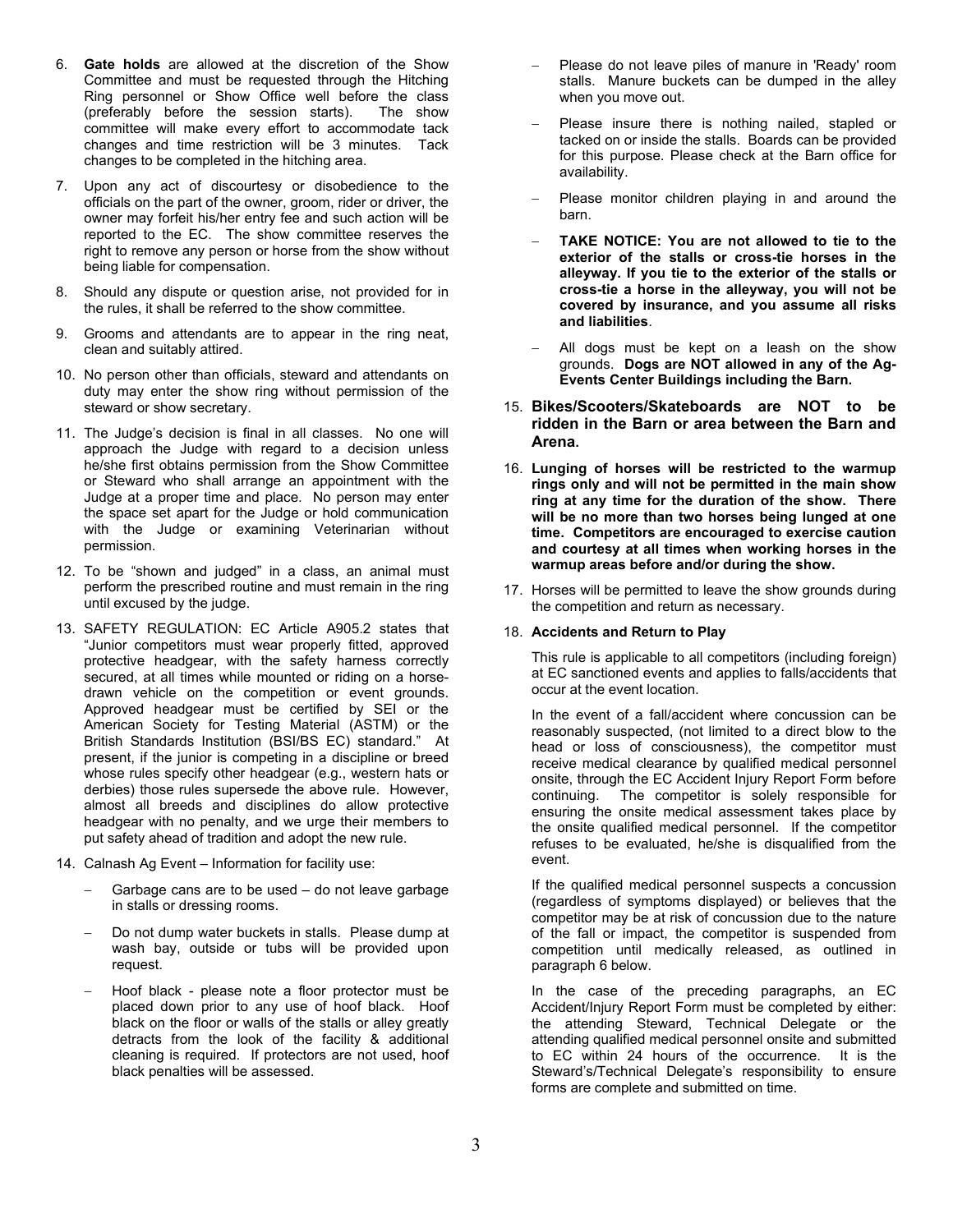Any competitor suspended from competing further at the event on the basis of any of the preceding paragraphs will be placed on a medical suspension list, managed by EC, until medically released as in the process described in paragraph 6.

In the event a competitor is determined ineligible to compete per one of the above conditions, the competitor must submit the EC Return to Play Form to EC, completed by a licensed physician. The EC Return to Play Form will be processed by EC within two business days, at which point the competitor will be removed from the EC Medial Suspension list and may return to regular competition. If the competitor wishes to compete after being medically released by a physician but before the EC processing period of the form, the competitor must also submit a copy of the EC Return to Play Form to the show secretary. In this case the competitor is competing at their own risk and may be pursuant to fines and penalties if the form is found to be incomplete in any way.

No competitor shall compete in an EC sanctioned event while on the EC Medical Suspension List. It is the responsibility of the competitor to refrain from competition and the competition organizer may refuse entry to anyone on the EC Medical Suspension List.

These rules also apply to EC sanctioned competitors competing in FEI and USEF competitions.

# **MEMBERSHIP AND REGISTRATION**

- 1. Horses entering any classes (except those listed as All Breeds) must be registered with the Canadian Morgan Horse Association (CMHA); the American Saddlebred Horse Association of Canada (ASHAC); or any other duly recognized registry if the horse is owned by a citizen of a foreign county. For clarity, an American Saddlebred or Morgan owned by an American citizen may be entered with a name and registration number from ASHBA, Inc. or the American Morgan Horse Association.
- 2. Horses must be entered under their full registered name with their registration number, or if an age specified by breed rules, as eligible for registration. Horses must be entered under the name(s) of the owner or lessee of the record with the breed association. A copy of the registration papers showing recorded ownership or proof of lease must be submitted with the entry form at the time the entry is made.
- 3. Alberta residents who are owners and/or competitors of American Saddlebreds showing at the Alberta Charity Show are required to hold a current year membership with the American Saddlebred Horse Association of Alberta (ASHA of Alberta) and show proof of membership upon entering. See www.saddlebredsofalberta.com for the current memberships.
- 4. All Canadian resident owners and trainers of Canadian registered American Saddlebreds must be current members of the American Saddlebred Horse Association of Canada. Visit www.clrc.ca to obtain membership information for ASHA of Canada. Owners and trainers of American Saddlebreds from a foreign country must be current members of the American Saddlebred Horse<br>Association, Inc. Visit www.asha.net to obtain Visit [www.asha.net](http://www.asha.net/) to obtain membership.
- 5. **As of 2011**, all owners of registered Morgan horses must be current members of the Canadian Morgan Horse Association.
- 6. All owners, drivers, riders, lessees, agents or trainers must hold an EC Competitive License (Bronze for the 2022 Alberta Charity Show) or if a U.S. citizen hold a valid US Equestrian Federation membership. (**exception: Lead Line riders and owners of horses used exclusively for Lead Line classes are not required to hold an EC Sport License**)
- 7. **As of 2019, lead line exhibitors are required to carry Temporary one-show membership can be purchased through AEF Monday through Friday. Temporary memberships can not be purchased at the show.**
- 8. Amateur Status designation on an EC Competitive License (or Amateur card with USEF membership) is required for individuals wishing to exhibit in Amateur classes. You must apply for this card at the same time you apply for the Competitive License. Refer to EC General Regulations and Breed specific rules on Amateur Status to determine eligibility.
- 9. You are cordially invited to join EC:

Bronze License - \$32 (minimum required for 2022 Alberta Charity Show (plus Amateur status if applicable).

\*\*A Temporary Sport License **will not** be available at the show office. The bronze sport license must be purchased before arriving at the show.

- 10. For all EC Sport Licenses to be valid, a current membership in the Alberta Equestrian Federation (or other Provincial Sport Organization - PSO) is required. AEF membership and information can be obtained at www.albertaequestrian.com.
- 11. Copies of Registration papers and/or Lease Agreements, or both, or proof of eligibility to be registered, shall be submitted with show entries. If Registration papers and/or Lease Agreements or proof of eligibility to be registered are not submitted when entered, the animal in question may not compete at that Show until the requested papers are produced.

# **ENTRIES**

#### **CLOSING DATE FOR ENTRIES: POSTMARKED NO LATER THAN FRIDAY June 30, 2022**

1. Entry fees must accompany entry forms unless paying by e-transfer. E-transfer instructions will be given with entry acknowledgements and must be paid prior to arrival at the show. **Cheques or money orders are payable to ASHA of Alberta**. Entries and fees are to be mailed or emailed to the Show Secretary:

Leslie Williams 404, 2384 Sagewood Gate SW Airdrie, AB T4B 0K7 [law@shaw.ca](mailto:law@shaw.ca)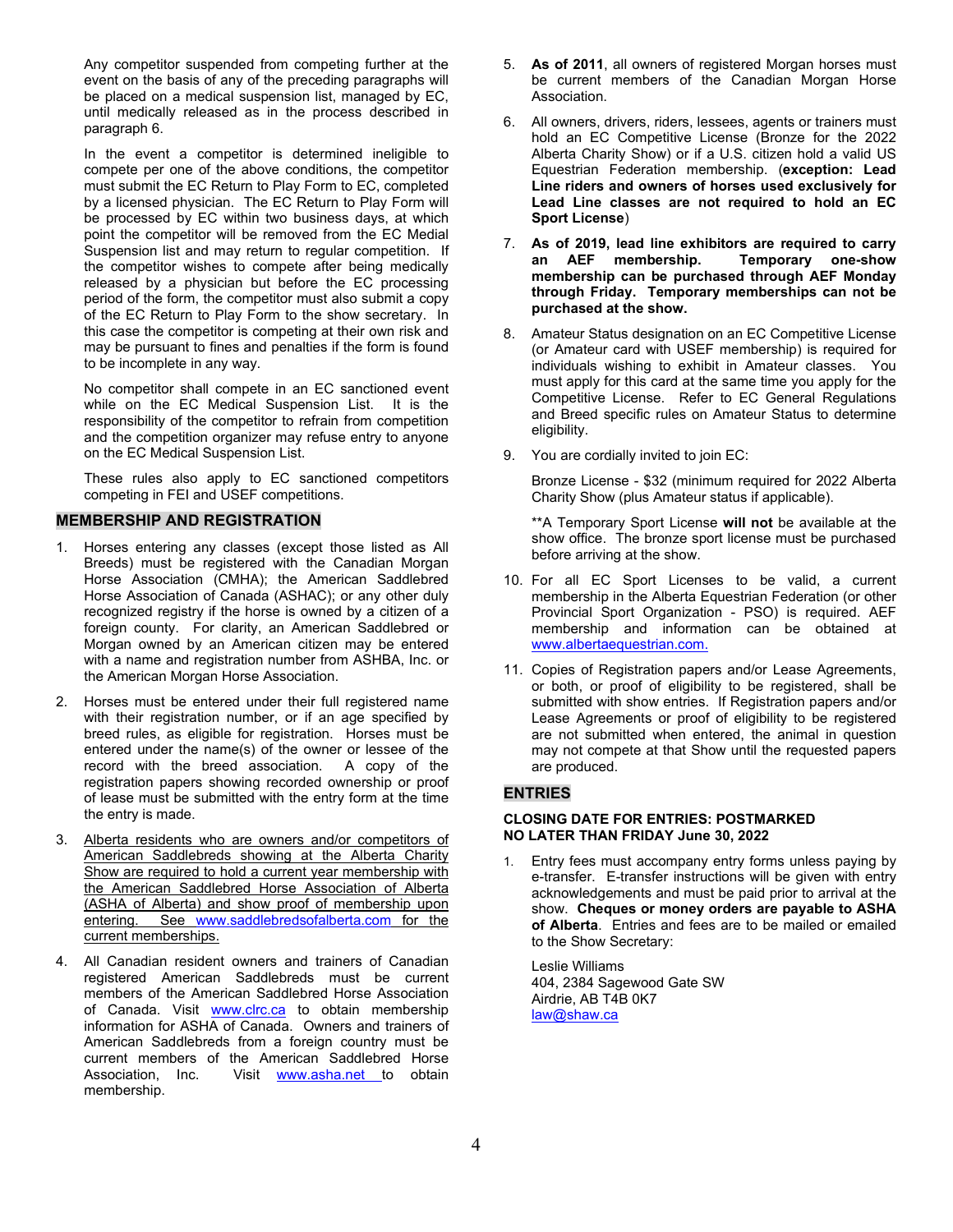2. Post entries will be accepted at no additional charge for horses already entered in the show. \$50 late fee for horses not entered prior to June 30, 2022, plus class fees. Entries postmarked after June 30, 2022, shall be considered post entries and may not appear in the show program**. Post entries will be accepted at the show, up to one session prior to the post entered class.**

**THERE WILL BE A POST ENTRY FEE OF DOUBLE THE ENTRY AFTER THE CLOSING OF THE PRIOR SESSION.**

- 3. **ENTRY FEES:**
	- **REGULAR PERFORMANCE, SCHOOLING, AND IN-HAND CLASSES - \$20 RANCH RIDING - \$25 STAKE CLASSES - \$ 35 JACKPOT CLASSES - \$50**
- 4. **BUY A CLASS**  \$25 TO PURCHASE PLUS ENTRY FEE. "Buy a Class" classes are offered for purchase at this show and will be "sold" on a first come first serve basis. Participants may enter at the show for the regular class entry fee. All Breed, Morgan and American Saddlebred classes may be purchased at the show office the session before the class is to run.
- 5. A bookkeeping fee/show secretary fee of \$30 per horse will be charged for all entries.
- 6. No entry fee will be refunded except on receipt of a Veterinarian's Certificate. The Veterinarian's Certificate shall be presented to the Show Secretary before refund is granted and must be presented before 9.00 am Friday July 14, 2022. The office fee of \$30 per horse will be retained by the Alberta Charity Horse Show, with all other fees returned to the horse owner. There is no substitution of horses for any reason.
- 7. A charge of \$40 will be levied for cheques returned by the bank for any reason. Competitors with returned cheques will not be allowed to show unless a certified cheque, cash, e-transfer or money order is presented to the Show Secretary.
- 8. Every horse shall be assigned a number. This number must be worn and visible at all times in the schooling and exercise areas as well as in the competition ring. Any competitor using the wrong number or having no number in the ring may be excused from the class or may be disqualified in the event of a protest. It is the competitor's responsibility to ensure that they are wearing the correct number in the class.
- 9. Any horse entered in any class at a competition may be selected for equine medication control testing while at the event location.
- 10. The Show Committee reserves the right to reject any entry, at any time and for any reason the Officials deem a reasonable cause and in accordance with EC A805.
- 11. The Show Committee reserves the right to combine or cancel classes having fewer than 3 entries, or split classes with 20 or more horses at closing of entries. Competitors will be notified of classes cancelled due to low entries. All changes will be posted at the Show Office. Please ensure your classes appear in the show program as entered.
- 12. In order to enter a STAKE class, a horse (or rider in the case of equitation) must have competed in at least one

class in the same division at this show. All STAKE classes have the qualifying classes listed in the prize list.

- 13. 1st and 2nd place horses from all halter classes must show back in their respective STAKE class or forfeit their placing and winnings.
- 14. Hors Concours allowed. These entries must pay the same entry fee and are subject to the same conditions that apply to regular entries as outlined in the division rules. Hors Concours entries are not eligible for any awards. Please notify the steward.
- 15. Morgan STAKE classes will not be stripped or required as per B5211.1.
- 16. **All entries must be made on the official entry form (photocopy as needed) and be properly signed by the owner or authorized agent. All Junior competitor entries must be signed by a parent or legal guardian.**

**ALL EC ENTRIES MUST INCLUDE THE FOLLOWING:**

- **One owner per entry form**
- $\overline{a}$ **Full address and Signature of owner**
- **Copies of all membership cards; this includes AEF, CMHA, ASHA of Canada, EC, ASHA of Alberta (as applicable to breed/division shown)**
- **Amateur Owner and Junior Competitor cards**
- **Copy of each horse's registration papers (front and back; showing current ownership)**
- **Entry fees including stabling, office fees, and drug fees of \$4 per horse**
- **EC Vaccination Record for each Horse. EC article A519.**
- **There is no cross entry with Wildrose classes**

# **PRIZES**

- 1. Classes will be placed and ribbons handed out for  $1<sup>st</sup>$  to  $5<sup>th</sup>$ place.
- 2. Jackpot 50/50 class half of the money collected from the entries will be split between 1st to 3rd. 50% to 1st place, 30% for 2nd place, and 20% for 3rd place. Any one rider to compete after showing in one qualifying division class including walk, trot/jog, and canter/lope.
- 3. All cheque awards will be issued after show results are submitted to the show secretary.

# **STABLING**

Stalls are assigned on a first come basis, with changes made as necessary to facilitate the smooth running of the show. There will be a charge of:

- Stall/Tack Room per day \$55
- Stall/Tack Room for the 3 day show \$110
- 1. Horses must be out of box stalls by 11:00 pm if only paying for 1 or 2 nights (to avoid being charged for additional nights.
- 2. **First bedding (consisting of 2 bags of shavings) will be supplied for every stall booked (tack rooms included). Additional bags can be purchased through the Calnash Trucking Ag-Events Center or the show office at \$10.00/bag.**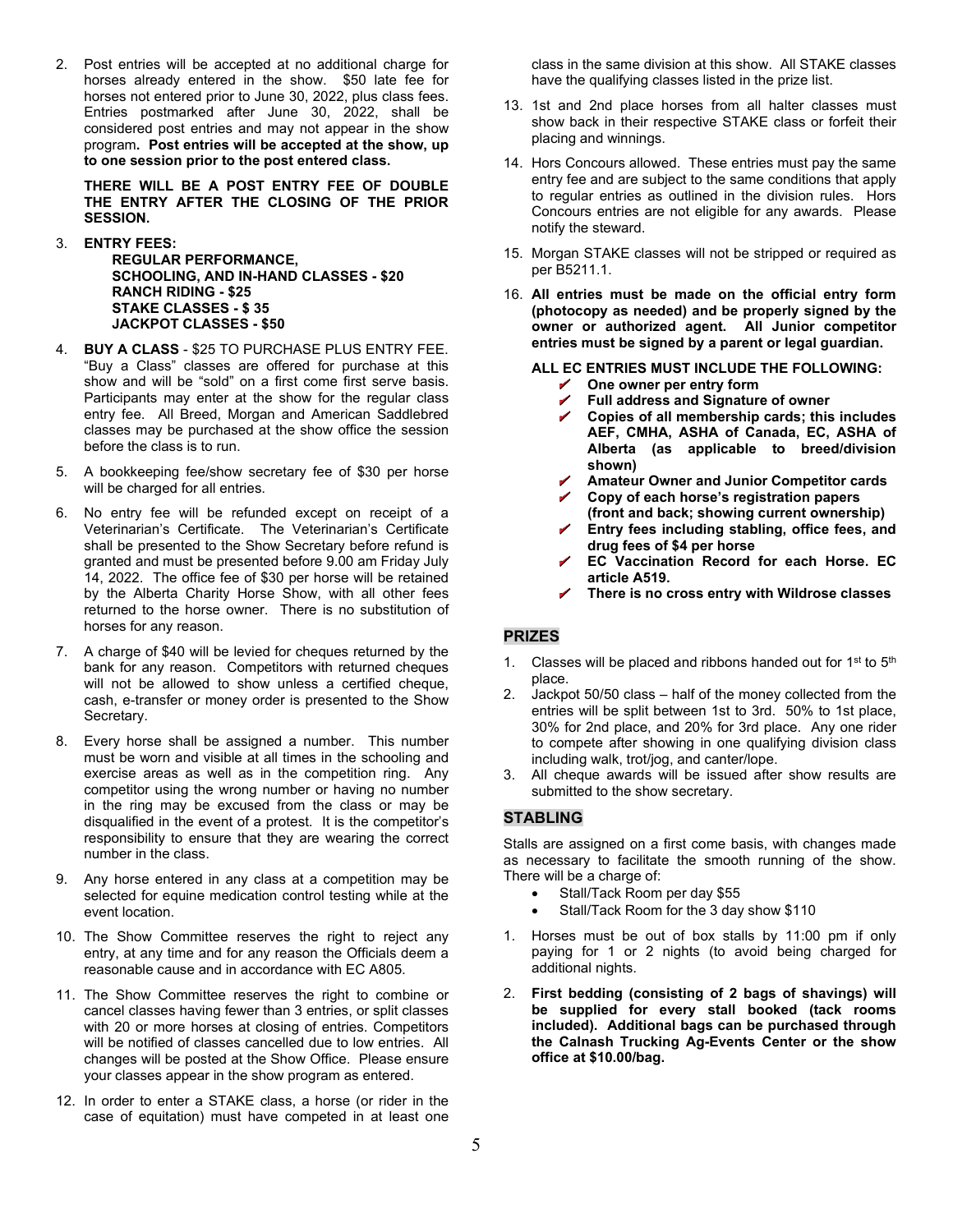- 3. Competitors will be allowed to move into the barns after 9:00 am on Thursday, July 14, 2022. All competitors must vacate the barns on Sunday July 17, 2022. If an earlier check-in or late check out times are required, at an additional fee, please phone Leslie at 403-863-1849 to make arrangements.
- 4. Wash racks are available.
- 5. Competitors shall not move from their assigned stalls or trade without permission of the Show Secretary. Violation of this rule will result in the removal of the proposed competitor from the Show without refund of any kind. This rule will be strictly enforced.
- 6. Stabling is only guaranteed to those who submit their stabling requirements with their Entry Forms before the Entry Deadline. Do not assume that you will be able to obtain stalls if you arrive at the Show and have not entered prior to the Entry Deadline. Those who have booked stalls but wish to add stalls after the Entry deadline are not guaranteed that additional stalls will be in the same area of the stalls that were initially requested and assigned.
- 7. The ends of each stabling area are not for the exclusive use of those with stalls in the immediate area. They are for everyone's use to store carts, etc. Anyone limiting the use of these areas by other competitors, by any means may be asked to correct the situation by the Show Manager.
- 8. There is compressed bales hay bales and straw available for purchase at the Calnash Ag-Events Centre. There is no additional fee for cleanup if the compressed bags of straw is used for bedding. If straw bales are used for bedding, there will be an additional fee for cleanup. Contact the show secretary for further information.
	- **Hay (Timothy/grass) \$16/bale**
	- **Straw (wheat straw, blown, no dust) \$ 12/bag**
- 9. FIRE LANES MUST BE KEPT CLEAR.

#### **R.V. HOOK-UPS AND PARKING**

#### **Please ensure you make note**…

- There are RV power hook-ups available at the barn area in addition to a full-service Campground adjacent to the show grounds at Ponoka.
- **RV power hook-ups for the barn area are limited and only available on a first come first serve basis.** Failure to book a spot prior to arrival at the show grounds, may result in the vehicle being required to relocate to the Ponoka Stampede Campground.
- There are events taking place at Calnash Agri-Event centre on Wednesday evenings, so TAKE NOTE – there is no guarantee to you will be able to plug in your RV, if arriving July 13, 2022.
- Contact the Ponoka Stampede Campground, if you desire to book with them directly for full service lots, 403-783- 5611 or 403-783-3120.

# **RANCH RIDING**

- 10. In this class, the primary considerations are the horse's quality of movement and overall manners and responsiveness while performing the required maneuvers. The class should allow the horse to show its ability to work at a forward working speed while under the control of the rider. A horse being shown with light contact should be rewarded.
- 11. Each horse will work individually, performing both required and optional maneuvers, and scored on the basis of 0 to 100, with 70 denoting an average performance.
- 12. The required maneuvers will include the walk, jog, and lope both directions: and the extended jog and extended lope going at least one direction; as well as stops, and a back.
- 13. Three optional maneuvers may include a side pass, turns of 360 degrees or more, change of lead (simple or flying), walk, jog, or lope over a pole(s); or some combination of maneuvers that would be reasonable for a ranch horse to perform.
- 14. Patterns will be posted for the classes.

# **ACADEMY CLASSES**

For riders who have never shown before or have only shown in academy divisions previously. To encourage people to see what showing is about, at a beginner level.

- To be called like regular classes.
- Are not rated for EC awards, EC Sports License is not required but riders do require an AEF membership.
- Work tack is allowed (e.g., martingales and snaffles).
- Show clothes are not required, but clothing shall be neat and clean, with an overall tidy appearance (e.g., boots, jods, and button-down shirt with vest or sweater for English; boots, jeans long sleeve shirt for Western).
- Proper footwear is a must and helmets for those 18 and under.
- Horses may cross enter into other divisions, but not riders.